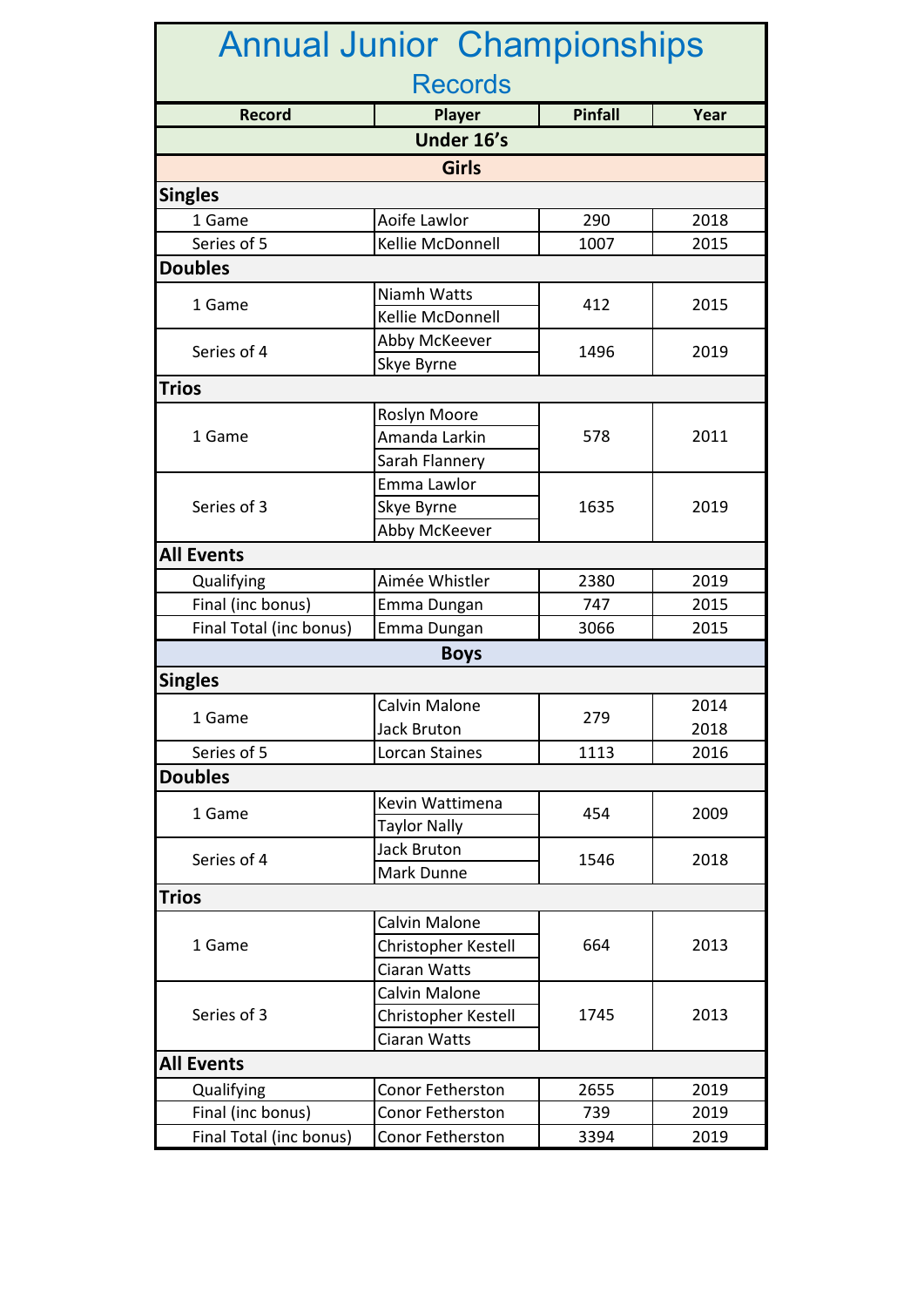|                         | <b>Mixed</b>          |      |      |
|-------------------------|-----------------------|------|------|
| <b>Doubles</b>          |                       |      |      |
|                         | Ciaran Watts          |      |      |
| 1 Game                  | Lauren O'Neill        | 454  | 2013 |
| Series of 4             | Conor Fetherston      | 1680 | 2019 |
|                         | Aimée Whistler        |      |      |
| <b>Trios</b>            |                       |      |      |
| 1 Game                  | Niamh Whistler        |      | 2014 |
|                         | Hannah Dempsey        | 587  |      |
|                         | Aaron O'Connell       |      |      |
|                         | Niamh Whistler        |      | 2015 |
| Series of 3             | Hannah Dempsey        | 1643 |      |
|                         | Lorcan Staines        |      |      |
|                         | Under 19's            |      |      |
|                         | <b>Girls</b>          |      |      |
| <b>Singles</b>          |                       |      |      |
| 1 Game                  | Roslyn Moore          | 266  | 2015 |
| Series of 5             | Sarah Dunne           | 1095 | 2015 |
| <b>Doubles</b>          |                       |      |      |
| 1 Game                  | Chloe Colton          |      |      |
|                         | Aoife Lawlor          | 466  | 2019 |
|                         | Amanda Larkin         |      | 2013 |
| Series of 4             | Rachel Mulligan       | 1604 |      |
| <b>Trios</b>            |                       |      |      |
|                         | Alannah Hannifin      |      | 2012 |
| 1 Game                  | <b>Shauna Collins</b> | 606  |      |
|                         | <b>Emily Good</b>     |      |      |
| Series of 3             | Alannah Hannifin      |      | 2012 |
|                         | Shauna Collins        | 1706 |      |
|                         | <b>Emily Good</b>     |      |      |
| <b>All Events</b>       |                       |      |      |
| Qualifying              | Amanda Larkin         | 2469 | 2013 |
| Final (inc bonus)       | Amanda Larkin         | 693  | 2013 |
| Final Total (inc bonus) | Amanda Larkin         | 3162 | 2013 |
|                         | <b>Boys</b>           |      |      |
| <b>Singles</b>          |                       |      |      |
| 1 Game                  | Simon English         | 288  | 2011 |
| Series of 5             | Lorcan Staines        | 1188 | 2019 |
| <b>Doubles</b>          |                       |      |      |
| 1 Game                  | Sean O'Connor         |      | 2019 |
|                         | Lorcan Staines        | 524  |      |
|                         | Sean O'Connor         |      | 2019 |
| Series of 4             | Lorcan Staines        | 1839 |      |
| <b>Trios</b>            |                       |      |      |
|                         | Ben Whelan            |      |      |
| 1 Game                  | Keith Rynhart         | 689  | 2009 |
|                         | Simon English         |      |      |
| Series of 3             | Simon English         |      | 2010 |
|                         | Keith Rynhart         | 1890 |      |
|                         | Ben Whelan            |      |      |
|                         |                       |      |      |